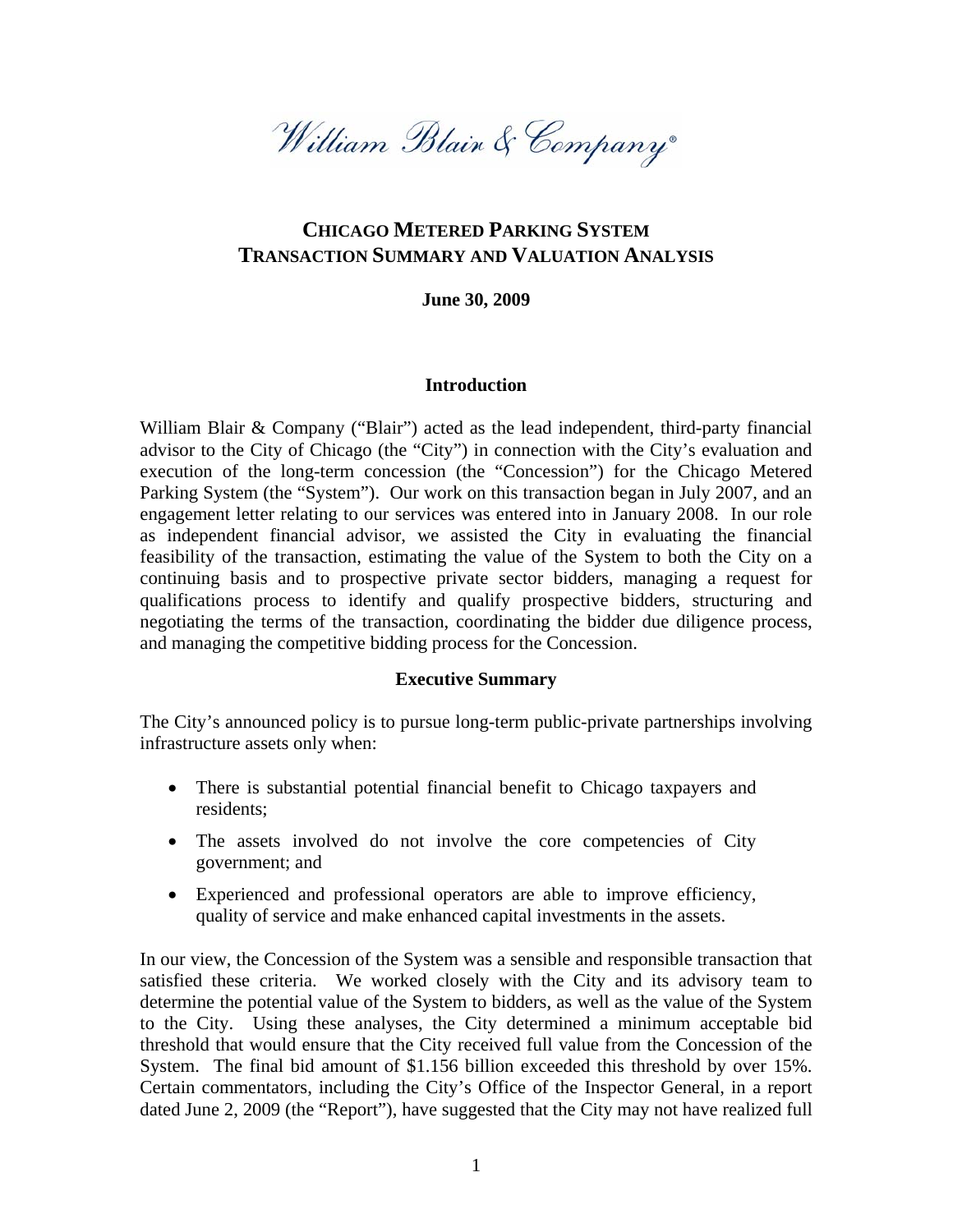value for the Concession of the System. Although these observers, in many cases, make an earnest attempt to analyze the value of the System, we believe that many of their assertions, assumptions and conclusions are not correct. In the following analysis, we illustrate the impact of these misconceptions, using as a basis of comparison information presented in the Report. As discussed below, the two most significant inaccuracies contained in the Report are (i) its use of gross System revenue rather than free net cash flow in estimating System value and (ii) its use of an inappropriately low discount rate in estimating the value of the System to the City. Our analysis confirms that by properly projecting System revenues and by applying a discount rate that appropriately reflects the relative risks of the System, the conclusion that the City received full and fair value for the Concession of the System is clearly supported and affirmed.

#### **Background**

The City of Chicago (the "City") has been a leader among American state and local governments in successfully partnering with the private sector by pursuing and completing innovative long-term concessions of the Chicago Skyway, the underground parking garages located in Grant and Millennium Parks, and the Chicago Metered Parking System. In total, those transactions have provided nearly \$3.6 billion for Chicago residents and taxpayers. Many other American cities now hope to copy Chicago's success, particularly in the area of parking.

The City has applied the nearly \$3.6 billion of proceeds from these transactions to: establish long-term reserve funds of more than \$1 billion, including \$900 million for the City and \$120 million for the Chicago Park District, to replace revenue generated by the Skyway, parking garages and parking meters; retire \$925 million in debt; reserve more than \$700 million for mid-term budget relief in order to maintain essential City services; and invest more than \$322 million in neighborhoods, parks and programs that serve people most in need.

Each of the three successful transactions eliminated long-term risks of increased operating and capital expenditures, while mitigating the risk of future changes in technology and in the behavior of the users of the assets.

After the \$1.83 billion Chicago Skyway concession transaction closed, and the long-term reserve was established, all three bond rating agencies upgraded the City's credit rating. Today, the City enjoys its highest credit ratings since 1978.

The \$563 million concession of the downtown parking garage system helped to pay off all of the debt used to build Chicago's world-class Millennium Park, and allowed for a shift of capital resources from downtown parking garages to neighborhood parks throughout the city by investing \$122 million in neighborhood park infrastructure.

The City's announced policy is to pursue long-term public-private partnerships involving infrastructure assets only when: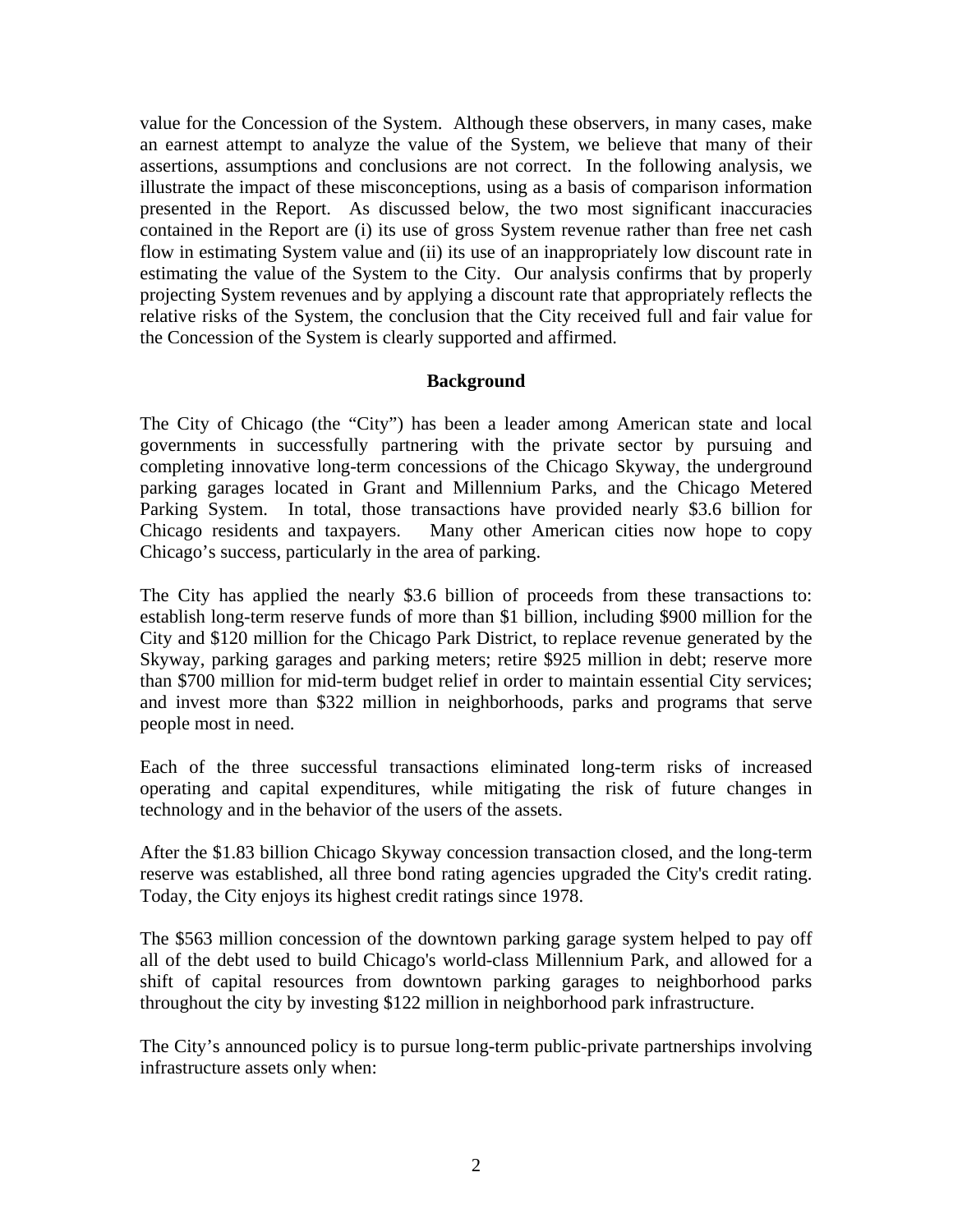- There is substantial potential financial benefit to the Chicago tax payers and residents;
- The assets involved do not involve the core competencies of City government; and
- Experienced and professional operators are able to improve efficiency, quality of service and make enhanced capital investments in the assets.

City policy and concession agreements further require that private operators treat employees fairly, provide a high level of safety and security, and satisfy strong performance, operating and engineering standards. Throughout each transaction, the City has provided great transparency in the robust competitive bidding process and through the planning of the use of concession proceeds.

### **How the City Estimated the Value of the System and Determined the Minimum Acceptable Bid**

The City and Blair worked together over a period of months to estimate the value of the System to infrastructure investors, estimate the potential value of the System to the City and identify the minimum bid amount that the City would accept for a 75-year Concession. Before proceeding with the transaction, the City wanted reasonable assurance, using widely-accepted financial valuation methods applicable to infrastructure assets, and incorporating various assumptions concerning rates, utilization, risk allocation, discount rate and other factors affecting valuation, that a long-term concession of the System would produce an upfront payment that would be both sufficient to replace the revenues currently produced by the System and to produce a substantial premium that would fairly compensate the City for a 75-year concession.

# **Infrastructure Investor Valuation Approach**

Blair used a multi-variable discounted cash flow analysis to estimate the value of the System to infrastructure investors. The value of the metered parking system is primarily a function of two factors:

- The *long-term free cash flow* of the System --- estimated operating revenue (which makes assumptions about driver utilization), minus operating expenses, minus capital expenditures and corporate tax liabilities; and
- The bidder's *cost and mix of debt and equity financing or cost of capital.*

In estimating the value of the proposed long-term concession of the System, Blair prepared and continued to refine its multi-variable analysis using a variety of assumptions for the factors that impact long-term free cash flow and the bidder's cost of capital. Blair began by identifying all the factors that impact either long-term free cash flow or the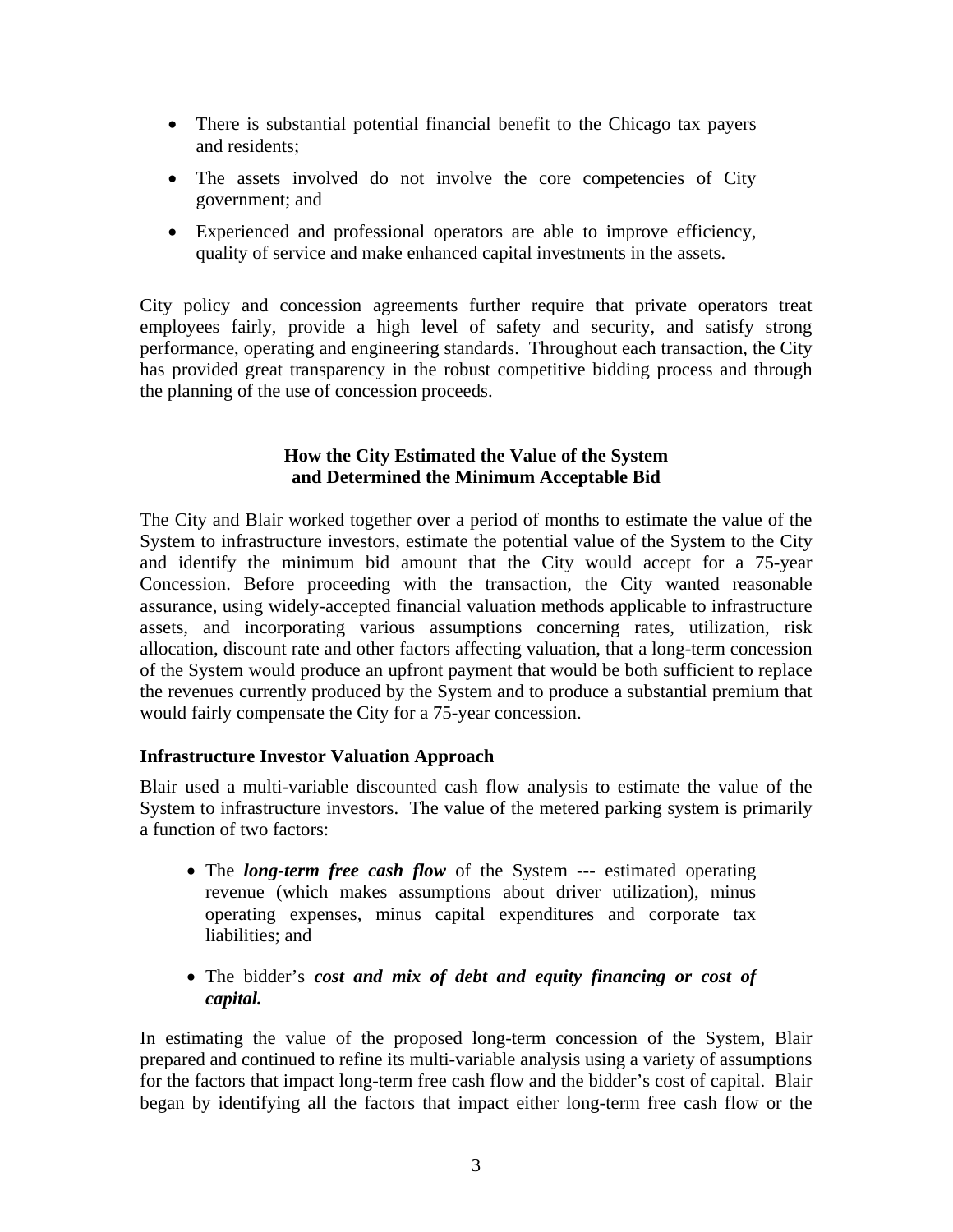bidder's cost of capital. Next, Blair constructed a range of potential values for each of those factors and assigned each potential value with a probability of occurrence. As such, the probabilities for all the potential values of a factor add up to 100%. A scenario was calculated for every possible combination of those factors, which produced thousands of outcomes, each with a very small probability of occurrence based on the individual probabilities of the factors. The analysis produced a standard distribution of outcomes, similar to a "bell curve" of grades in a college class. Based on this bell curve, Blair was able to predict a range of values based on confidence intervals.

Using the valuation method described above, Blair initially established a valuation range for the Concession of between \$650 million and \$1.2 billion. While this range was refined during the bidding process, the top end of the range never exceeded \$1.2 billion.

# **City Held System Valuation Approach**

The estimated value of the System in the City's hands is much more hypothetical. As such, there are several ways to approach the value of the System had the City not entered into the Concession.

# *Approach 1 – Current Practices*

In 2005, the City increased the rate on meters located in the Loop from \$1.50 to \$3.00 per hour. This marked the first time in many years that the City increased meter rates on such a widespread basis. This increase affected approximately 1,000 spaces and represented only 3% of the System. More importantly, the \$0.25 hourly rate for approximately 75% of the System had not been increased in over 20 years. Exhibit 1 (attached) estimates the value of the System assuming continued operation by the City and annual rate increases of 3.0%. This assumption is probably aggressive given the fact that the rates on 75% City meters had not increased in over 20 years. During that 20-year period, the rate of inflation average approximately 3.2% per year.

Using this valuation method and a discount rate ranging from 10.00% to 14.00%, the estimated value of the System would be between \$177 million and \$276 million (see Exhibit 1).

# *Approach 2 – Concession Practices*

The City faced two significant challenges to increasing parking meter rates. First, as discussed above, the rates on most meters in the System had not been increased in many years and there was a general lack of uniformity as to rates and hours of operation. Second, there was also the challenge of acquiring the expensive "pay and display" meter technology that would be needed to support higher meter rates. The estimated total cost (equipment and labor) for upgrading the City's meter technology is approximately \$50 million. Given the other higher priority demands on the City's limited capital improvement funds, it seemed unlikely that adequate funding would be available from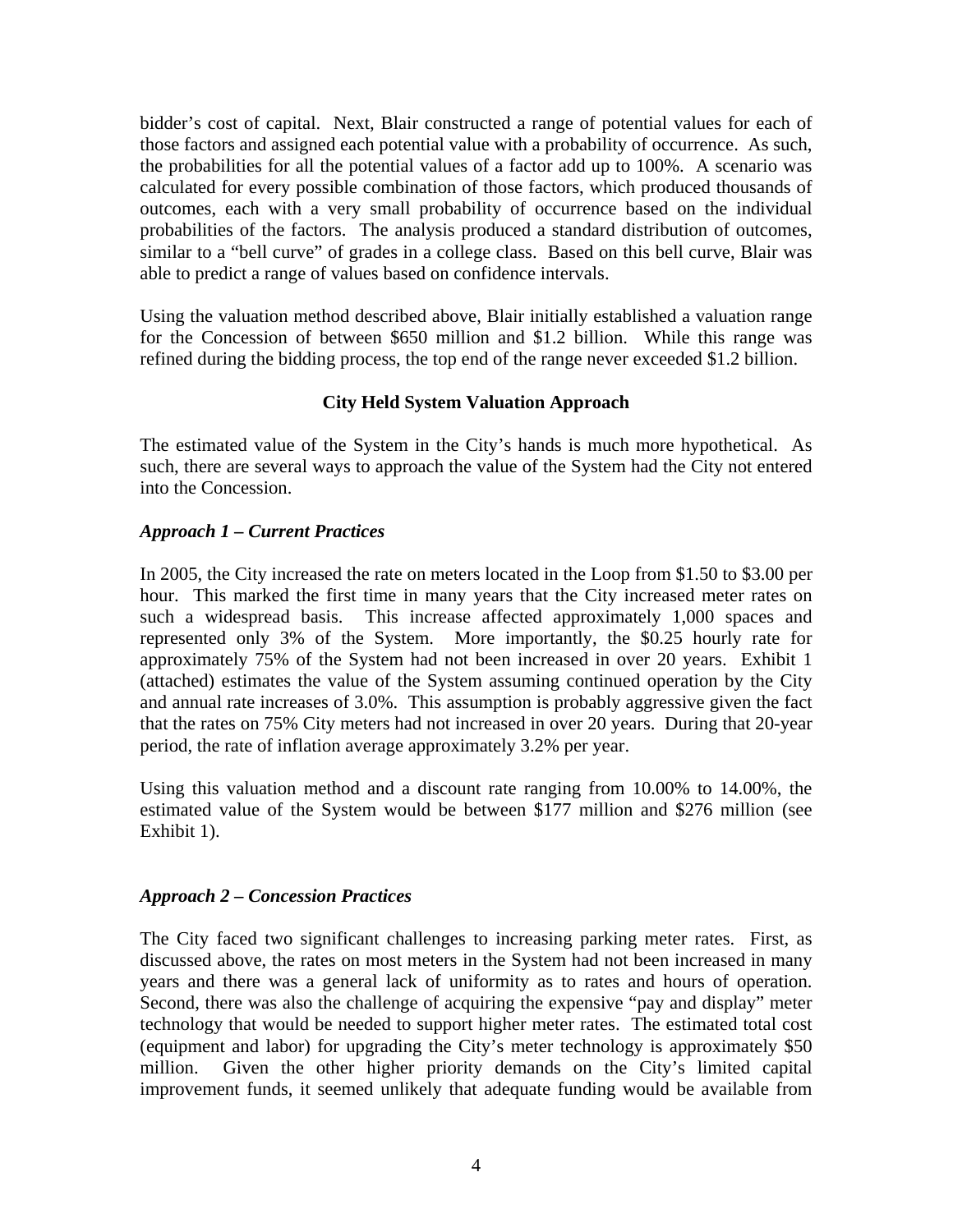City capital dollars to pay for the prompt acquisition and installation of new meter technology.

This valuation approach ignores these two challenges and the risks associated with each and assumes that the City increased rates in the same manner as under the Concession transaction. Although many factors impact the value of the System to the City, the two that have the largest impact are the reaction of parkers to rate increases during the initial five years of rate increases and the City's discount rate.

Starting in year six of the pricing structure, rates increase to keep pace with inflation. Because beginning in year six rates do not increase on a real basis, there is no reason to expect that utilization will be impacted solely by parking meter rates. However, during the first five years rates do increase substantially, in some cases going from \$0.25 per hour to \$2.00 per hour. The impact on utilization due to price increases is the elasticity of demand, defined as the percentage impact on demand when price changes by 1%. Obviously, as discussed below, utilization may be adversely impacted by a variety of other factors, and the City has shifted all of these utilization risks to the concessionaire.

The Inspector General's Report analyzes five separate revenue scenarios, which are each produced by differing assumptions regarding the elasticity of demand for street parking. The analysis that Blair prepared for the City analyzed the impact that all relevant factors had on value, not just demand elasticity. However, given that this is the only factor that the Report used and to keep things simple, Exhibit 2 (attached) uses those scenarios and produces a value for each:

- *Scenario 1* Year five revenue is \$85 million The estimated value of the System is \$515 million to \$850 million, assuming a discount rate of 10.0% to 14.0% (see discussion below concerning the calculation of discount rates).
- *Scenario 2* Year five revenue is \$100 million The estimated value of the System is \$625 million to \$1.024 billion, assuming a discount rate of 10.0% to 14.0%.
- *Scenario 3* Year five revenue is \$107.5 million The estimated value of the System is \$678 million to \$1.111 billion, assuming a discount rate of 10.0% to 14.0%.
- *Scenario 4* Year five revenue is \$115 million The estimated value of the System is \$732 million to \$1.198 billion, assuming a discount rate of 10.0% to 14.0%.
- *Scenario 5* Year five revenue is \$130 million The estimated value of the System is \$839 million to \$1.372 billion, assuming a discount rate of 10.0% to 14.0%.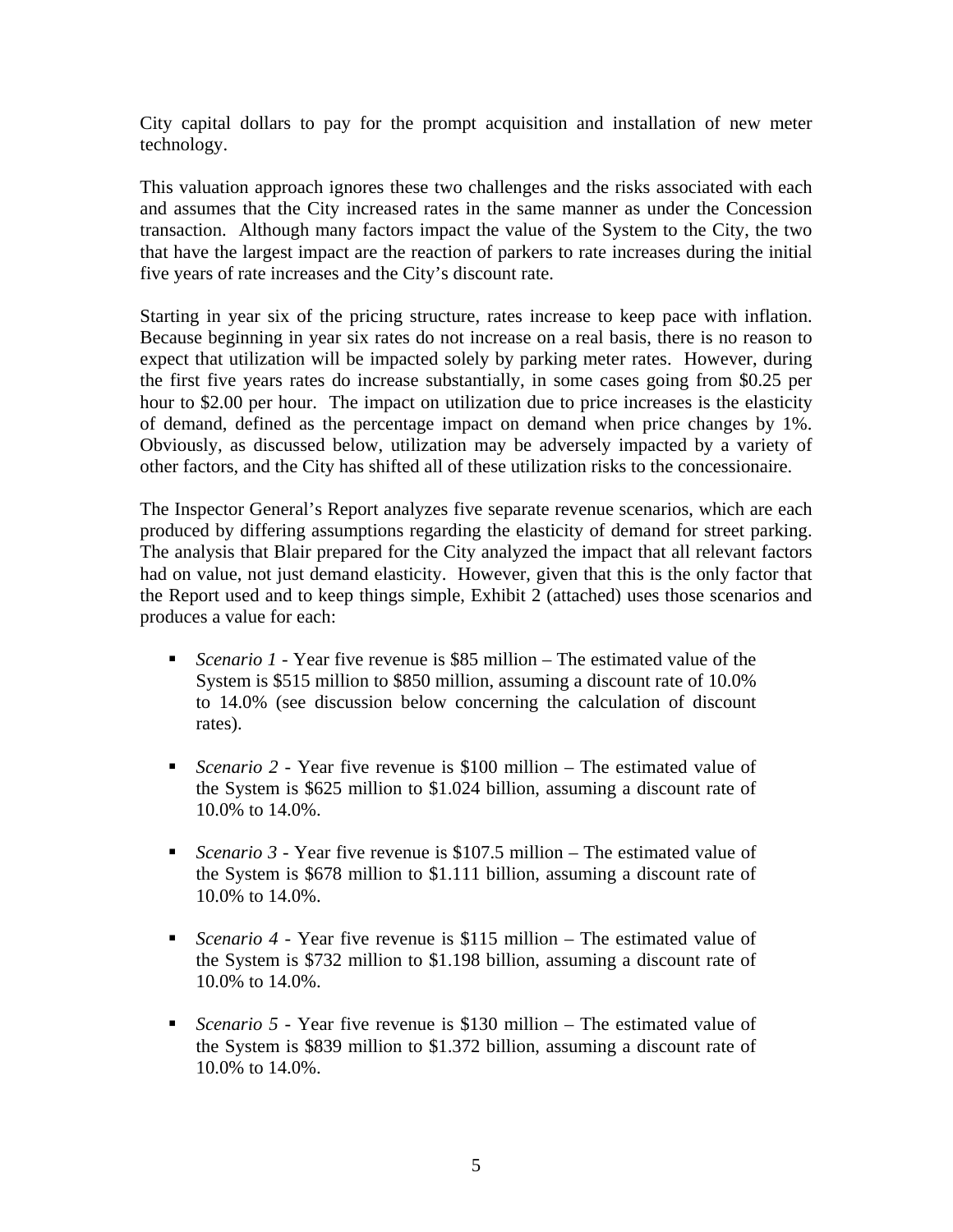Assuming that the City could raise rates in the same manner as under the Concession transaction, and had adequate capital dollars available to fund meter technology upgrades, the City established its minimum acceptable bid of \$1 billion at the high-end of the estimated System value. This target is affirmed as reasonable and fair given the revenue assumptions that we utilized. As it turned out, the winning bid was at the very top range of the estimated value to the City based on this method.

### **Analysis of the Inspector General's Report**

While the Report represents an earnest attempt to analyze and critique the Concession, we believe that many of the assertions, assumptions and conclusions contained in the Report are not correct. It appears that the Report reflects a number of conclusory statements, the merits of which are impossible to determine since they are made without citing any authoritative sources or precedent. Rather than attempt a point-by-point rebuttal, the following discussion focuses on the two main major issues raised in the Report that deal with System value to the City.

### **Revenue vs. Free Cash Flow**

The Report assumes \$500,000 in annual capital expenditures for the System beginning in year three. Upon conversion to cashless payment meter technology, the System will be comprised of approximately 4,000 meters with an average acquisition cost of \$11,250 per meter. Meters of this nature typically last seven to ten years before they need to be replaced. Assuming the meters are replaced every 10 years, annual capital expenditures would actually equal  $$4,500,000$  (4,000  $*$  11,250 / 10 years). This figure represents only true capital costs and does not reflect any increases to operating expenses associated with repair and maintenance of technologically advanced machinery that is exposed to the elements. Further, it completely ignores any other capital expenditures throughout the System. *It appears that the Report understates the cost of System capital expenditures by \$4 million every year*, thus overstating the amount of System free cash flow in each year.

The Report states that "Free Cash Flow" in year five in each of the five scenarios was \$85 million to \$130 million. The Report's analysis then applies a discount rate to these sums to determine value. The Report's analysis confuses the concept of free cash flow with revenue, thus completely ignoring significant operating costs of at least \$5 million per year. *It appears that the Report understates the cost of operating the System by \$5 million every year*, thus overstating System free cash flow in each year.

*These two mistakes combine to overstate annual free cash flow by \$9 million per year.* Exhibit 3 (attached) demonstrates the impact that these mistakes have on the value of the System for each of the Report's revenue scenarios.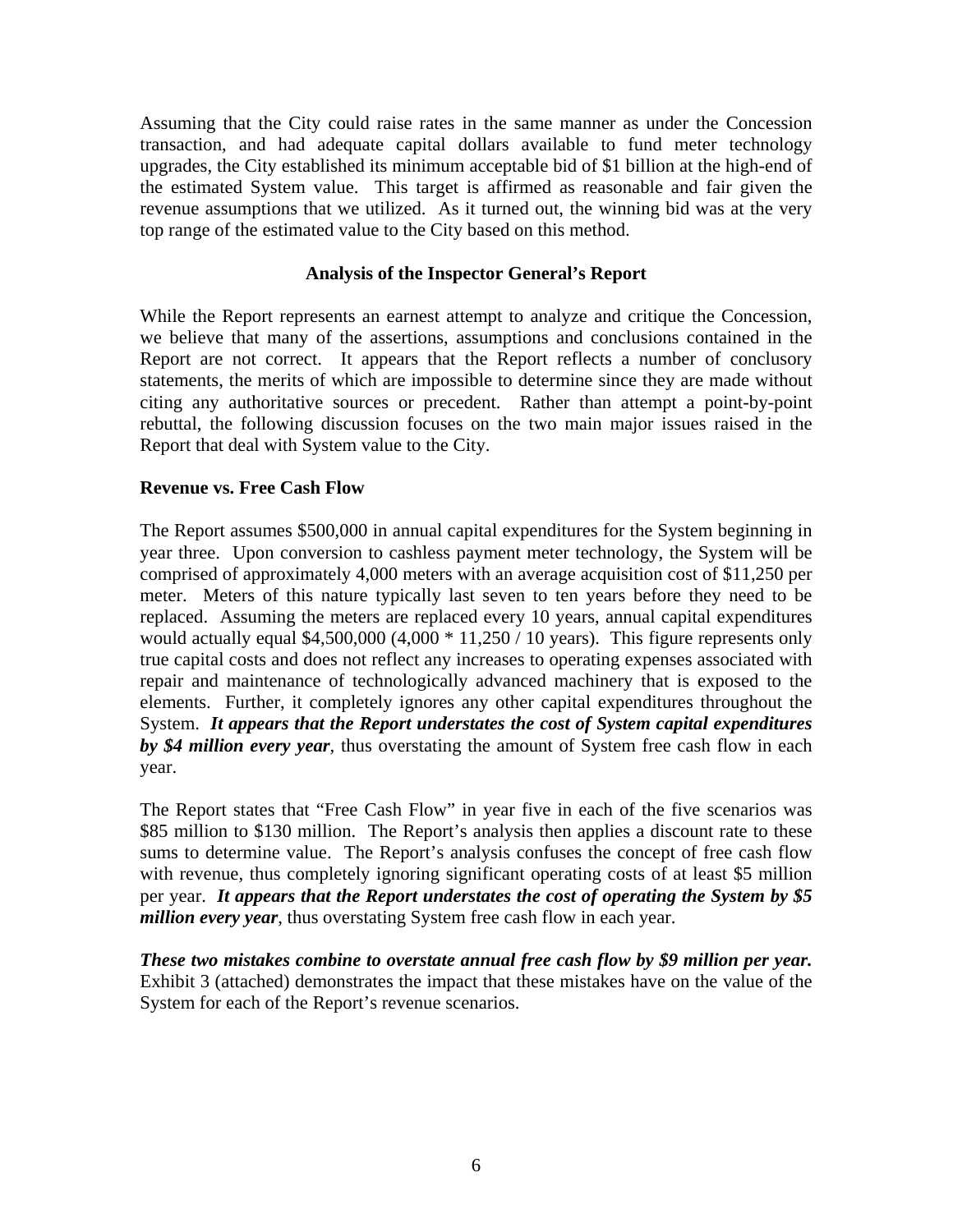### **Discount Rate**

Discount rates are applied by investors based upon perceived risk. In determining the applicable discount rate, the Report cites a single study by Partnerships Victoria to determine the applicable discount rate. According to this study, municipal-owned projects fall in one of three risk categories:

- *Very Low:* Discount Rate of 7.06%
- **Low: Discount Rate of 8.26%**
- **Medium: Discount Rate of 10.4%**

The Report states that the System should be placed in the "Very Low" category with a discount rate of 7.06%. However, the Partnerships Victoria study specifically places parking in the Low category, not the Very Low category. Additionally, the System clearly meets the criteria identified by Partnerships Victoria that justify placing the System in an even higher risk category than it would otherwise be placed:

- **•** Project value in excess of \$500 million
- Unique system risks
- **•** Demand risk is fully transferred

Therefore, correctly applying the Partnerships Victoria methodology would result in the System being placed in the "Medium" category with a discount rate of 10.40%.

The Report does not state why it chose to place the System in the "Very Low" category, but there is no stated logic behind that decision. For example, the Partnerships Victoria study places drinking water in the "Low" risk category. Thus the Report implies that the demand for drinking water is more elastic or risky than the demand for on-street parking. This unexplained judgment alone causes a seismic shift in the estimated value of the System. Exhibit 3 demonstrates the impact that this flaw has on the value of the System for each of the Report's revenue scenarios.

*Correcting the Report's mistakes with regard to confusing revenue with free cash flow and using the improper discount rate creates a valuation range of between \$848 million and \$1.295 billion and clearly reflects the soundness of the winning bid – even when evaluating it using the Report's selected source.* 

# **More on Discount Rates**

Again, the Partnerships Victoria report is only one source regarding the proper discount rate for municipal-owned concession projects. We are unaware why the author chose this source. It appears to be an obscure report produced over four years ago by an Australian state government. It is, however, readily available for download on the internet. The truth is, there is no generally accepted approach to determining the applicable discount rate for municipal owned concession projects. The City used discount rates in the range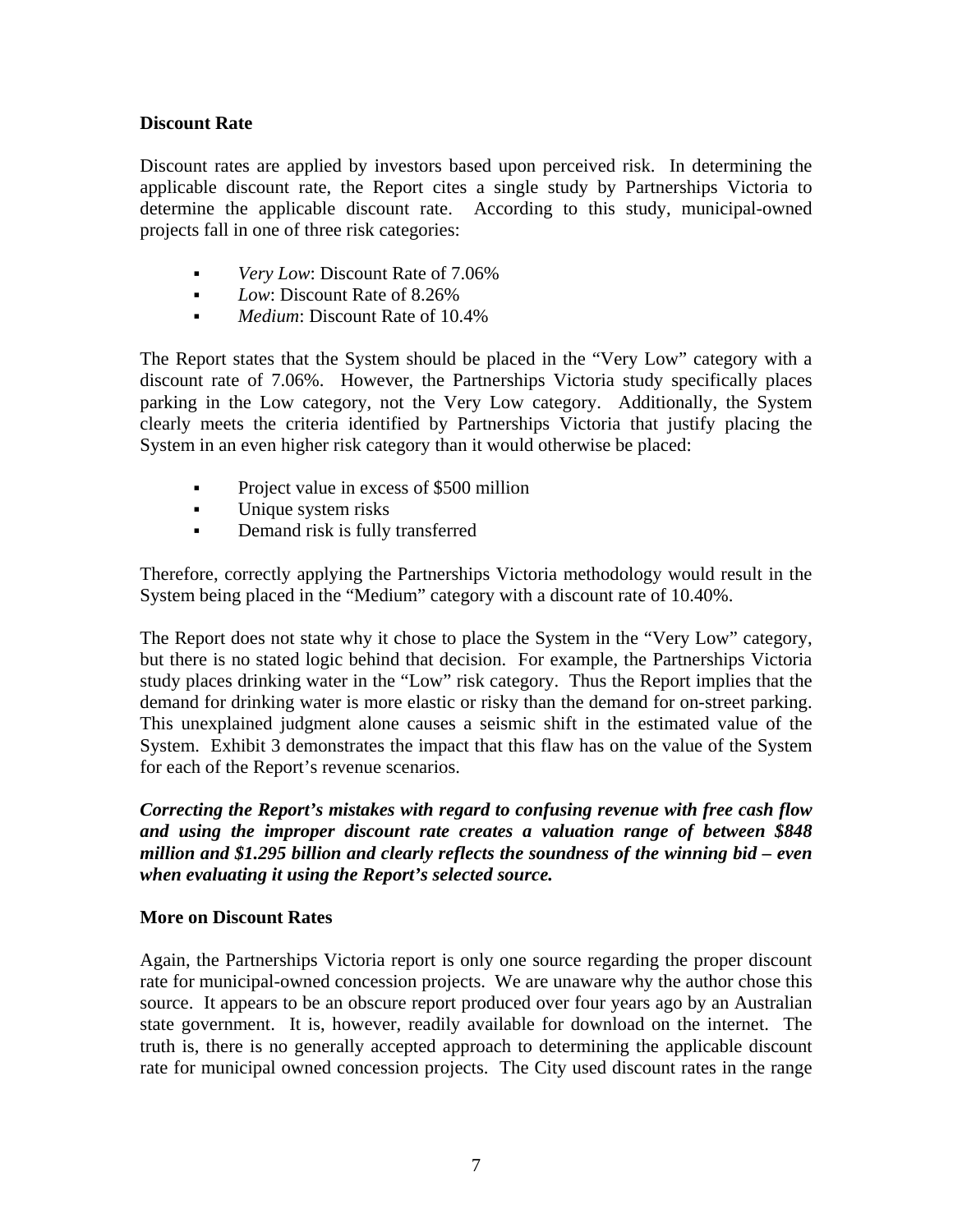of 10% to 14% for its valuation analysis. The following is the logic behind the City's approach.

*Definition -* Discount rate is defined by Investopedia.com as "the interest rate used in determining the present value of future cash flow". Simply put, it is the rate used to convert the value of dollars in the future into the value of dollars today. For any given valuation analysis, the applicable discount rate equals the "risk-free rate" plus a "risk premium." Although the risk-free rate is a hypothetical rate, it is generally accepted by financial analysts to equal the rate of a United States Treasury bond with a maturity equal to the related cash flow stream. The risk premium is specific to the risks attributable to the specific investment being valued and is defined by Investopedia.com as "a form of compensation for investors who tolerate the extra risk - compared to that of a risk-free asset - in a given investment". For example, the risk premium for an internet start-up company is higher than that associated with a well-established company like Microsoft, given the greater risks related to a start-up business.

*Risk-free rate* - The current yield on a 30-year Treasury bond (i.e. the 30-year risk-free rate) is approximately 4.59<sup>[1](#page-7-0)</sup>%. Obviously, the term of the concession is 75 years, which would suggest an even higher risk free rate.

*Risk premium –* The fact that City has shifted 75 years worth of considerable risk to the concessionaire can not be ignored. Infrastructure investors demand a higher return than investors in bonds and stocks, which means that the risk premium for infrastructure assets is higher. Typically, a diversified stock portfolio has a risk-premium of 3% to 5%. Depending upon the industry, A-rated corporate bonds currently have a risk-premium of 3% to 5%. As a stand alone revenue source, the System would achieve a credit rating of BBB+ at best (compared with the City's "AA" credit rating), requiring a higher premium to compensate for the risks described below.

*Conclusion -* Even risk-free investments (if there were such a thing) would be valued using a discount rate of at least 4.5%. The appropriate risk premium should be higher than either a diversified stock portfolio or an A-rated corporate bond. Accordingly, a risk premium range of 5.5% to 9.5% would be more appropriate. Based on a risk-free rate of 4.5%, this results in a discount rate range of 10.0% to 14.0%.

*Alternative* – One way to provide a reality check to the City's discount rate of 10.0% to 14.0% is to ask the following hypothetical question: If the City issued \$1 billion of bonds secured only by the net operating revenue of the System (i.e. no general obligation backing by the City), what interest rate would they pay on those bonds? Those bonds, if they could be sold at all, would surely sell at double-digit yields.

Another way to look at this would be the appropriate discount rate the City would be advised to use if it were bidding on a similar system in another city -- Los Angeles, for

 $\overline{a}$ 

<span id="page-7-0"></span><sup>&</sup>lt;sup>1</sup> The weighted average of System cash flows is greater than 30 years.  $4.59\%$  does not reflect this fact to simplify the analysis.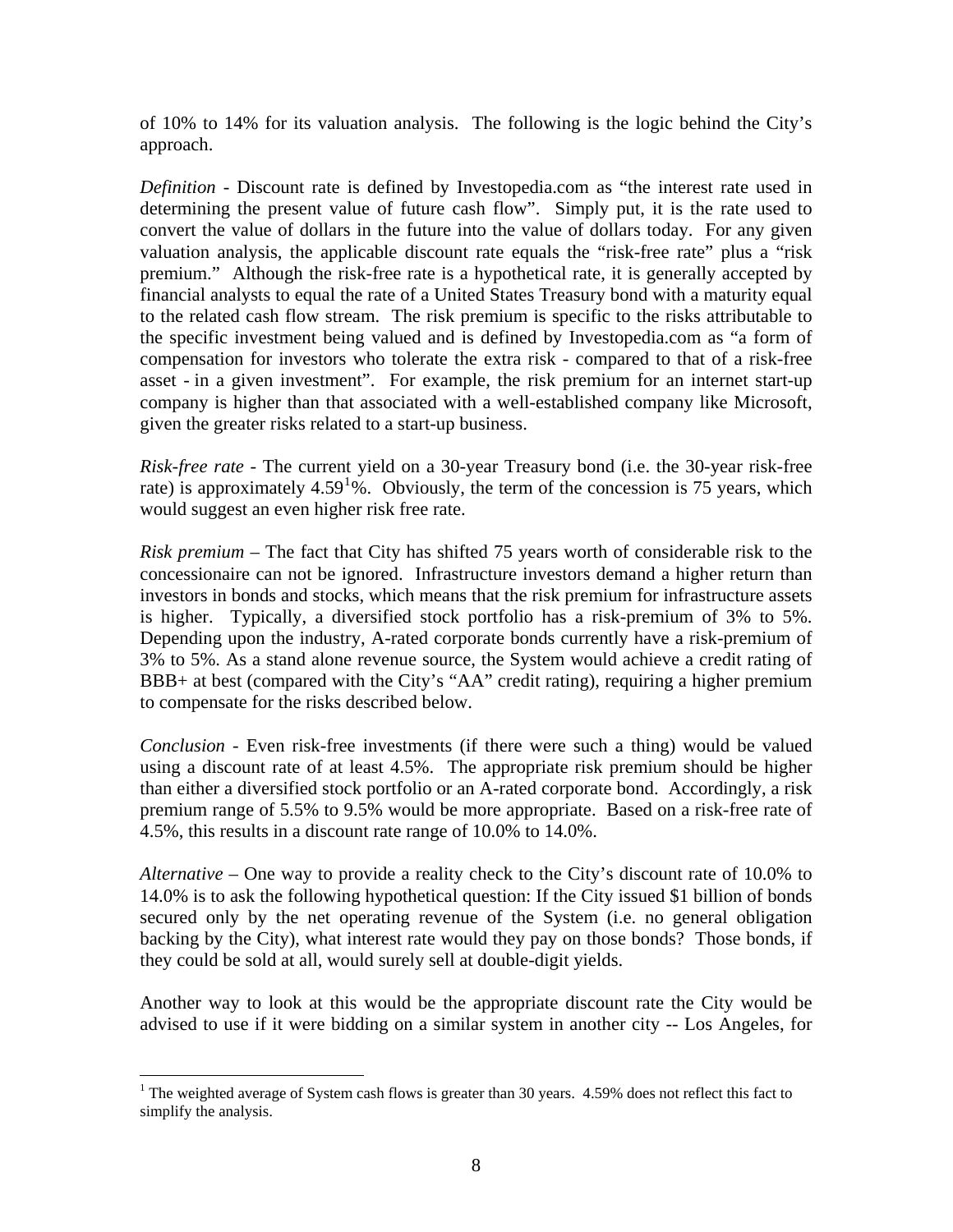example. Again, in this theoretical case, Blair would advise the City to use a discount rate of 10.0% to 14.0% given the risk.

### **More on Risk Transfer**

The characterization of the System as a "very low risk" project is simply inaccurate and

### **Conclusion**

For the reasons discussed above, we believe that the System is much more valuable to the City under the Concession. The incremental value resulting to the City from completing the Concession can be expressed in two ways:

- If the estimated value of the System operated by the City is between \$177 to \$276 million (see discussion above), the incremental value to the City resulting from the concession is \$880 million to \$979 million
- The City deposited \$400 million in a revenue replacement fund to generate earnings to replace he net revenues it previously received from the System (increased by inflation each year), resulting in an incremental value to the City of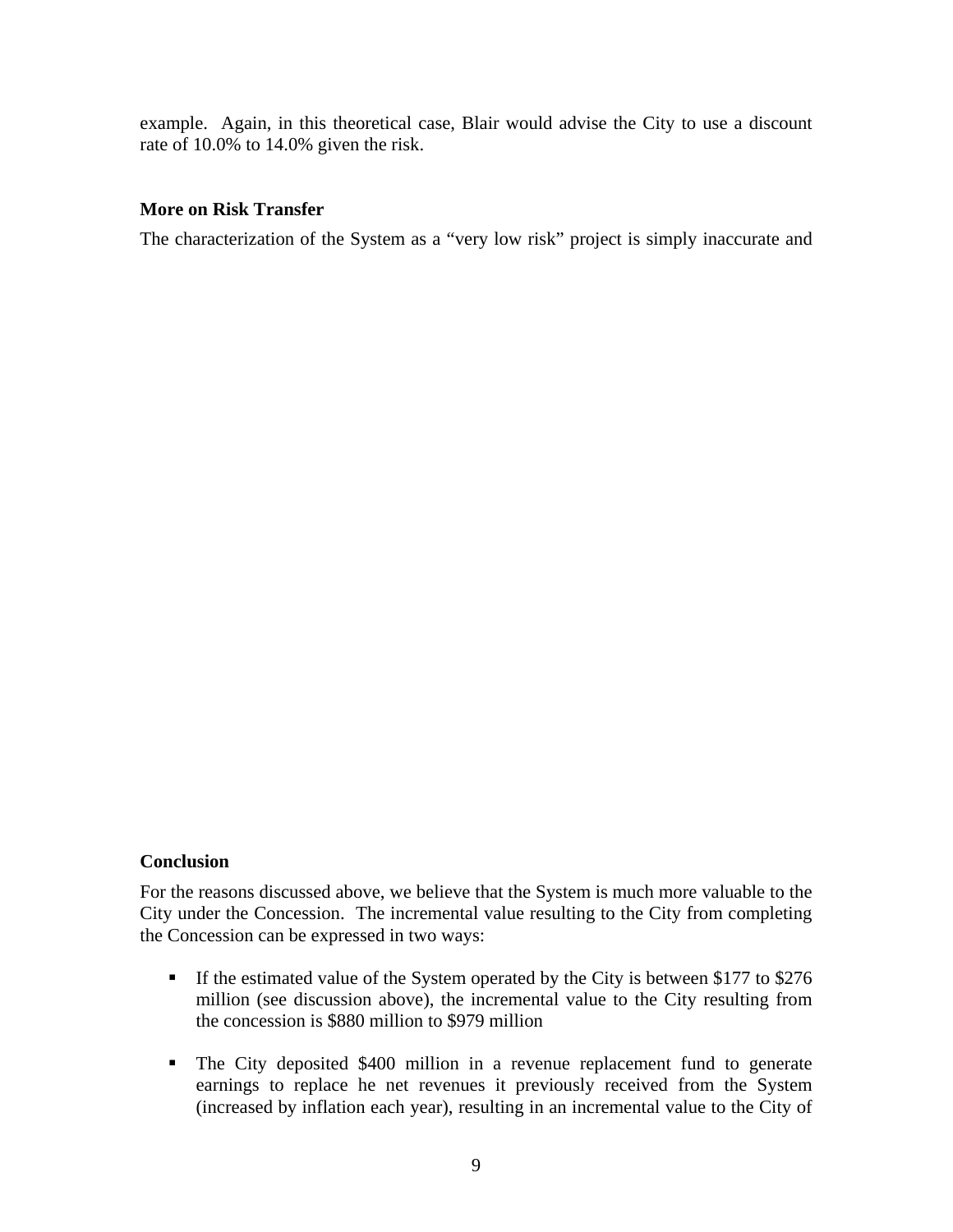\$756 million. The City will also benefit from a risk transfer, as the investment returns on the revenue replacement fund will be less volatile and more certain than the cash flow produced by the System

Assuming that the City continued to operate the System, could implement the same rate increases and expanded days and hours of operation included in the Concession and could obtain adequate capital dollars to make required improvements in meter technology needed to support the higher meter rates, the winning bid of \$1.156 billion is at the highend of the "best case" estimated range of value of the System,. Further, utilizing even the lowest appropriate discount rate of 10.0%, the estimated value of the System if operated by the City is \$845 million to \$1.3 billion.

The winning bid \$1.156 billion represented a very aggressive bid, reflecting the robust competitive bidding process, the trophy nature of the asset and the limited number of American public infrastructure investment opportunities. The winning bid was at the high-end of the estimated range of value of the System to a private infrastructure investor and to the City under continued City operation.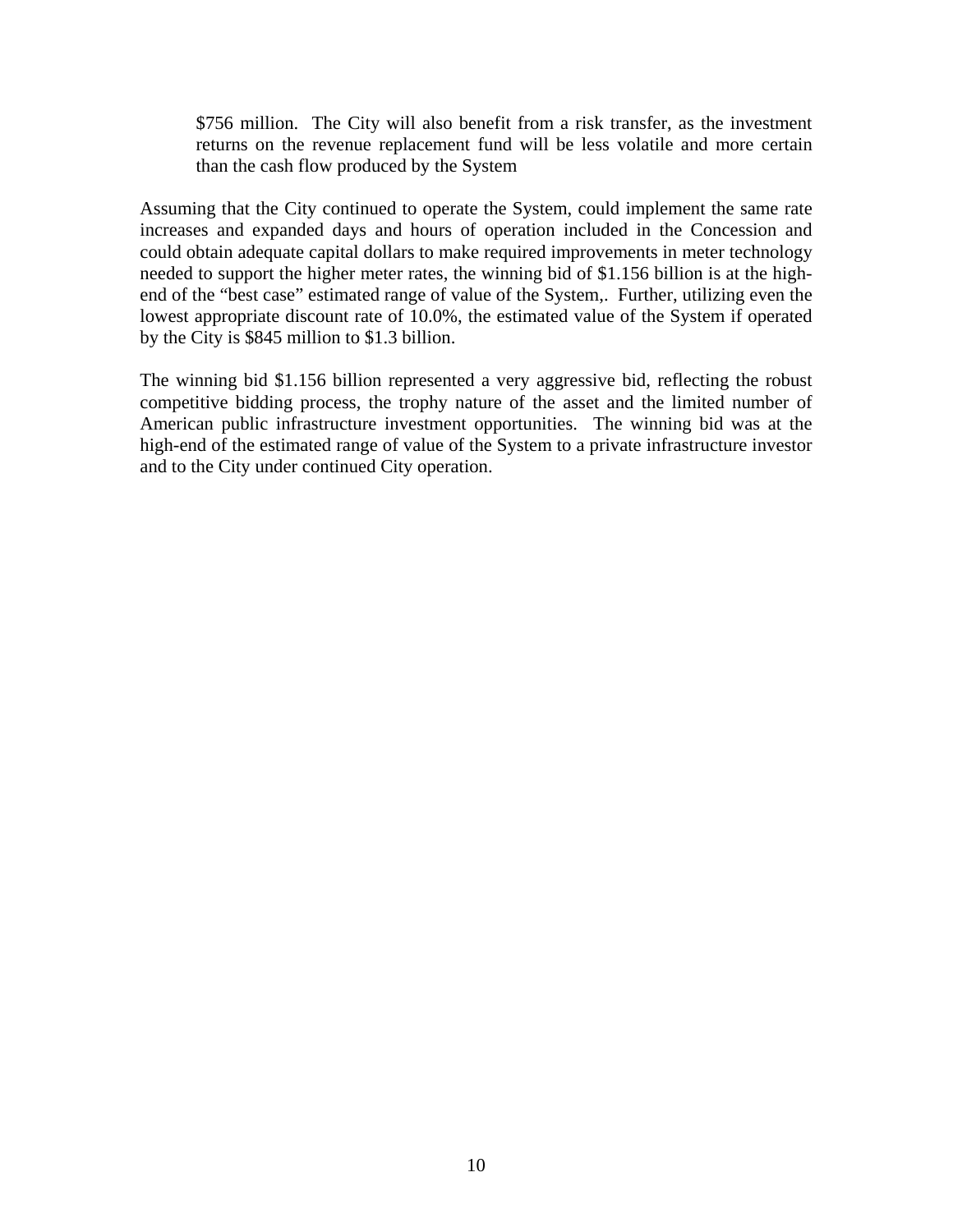#### **WILLIAM BLAIR & COMPANY**

William Blair & Company is a Chicago-based investment firm offering investment banking, asset management, equity research, institutional and private brokerage, and private capital to  $\frac{100\%$  owned by active principals have been committed to helping Breadtonship-diven investment bank<br>
Booking transaction frequence (sention management sention  $\text{clients}$  achieve their financial  $\text{SVD}$   $\text{SVD}$  be service in industry employee-owned firm, our philosophy is to serve our clients' interests first and foremost. We



place a high value on the enduring nature of our client relationships, the quality of our products and services, and the continuity and integrity of our people. William Blair & Company has offices in Chicago, Boston, Hartford, Indianapolis, New York, San Francisco, London, Shanghai, Tokyo, and Zurich with over 900 employees nationwide. William Blair & Company is a limited liability company owned entirely by approximately 170 principals who are all active in the business, many of whom have spent their entire careers with the firm. There is a long-term commitment to the firm's employees and the broad partnership is representative of the firm's inclusive, not exclusive, culture. Because the firm's Principals assume financial and legal risks in the business and are the sole source of partnership capital, the firm's investment products are thoroughly researched and pass rigorous internal screening before being underwritten or recommended to clients.

Unlike many other investment banking firms, William Blair & Company had no involvement in the origination and distribution of, and has no direct exposure to, subprime mortgage loans, auction rate securities, credit default swaps or other toxic financial assets. We have not accepted, and have no plans to request, any financial assistance from the United States government, including under the Troubled Asset Relief Program ("TARP") or any other tax-payer supported "bail-out" program. Our longstanding conservative traditions have allowed William Blair & Company to remain strong during the recent financial crisis. We do not use the firm's capital to employ financial leverage in our business. We maintain no third-party debt, as all equity comes from capital investment by our principal-owners. The assets on our balance sheet are primarily cash and cash equivalents. The firm has no direct financial exposure to subprime debt, derivatives, auction rate securities, or other securitized products.

William Blair & Company's reputation for individualized service and creative ideas stems directly from the firm's accomplishments in successfully providing a wide range of services to satisfy client-specific needs. This capability greatly enhances the firm's